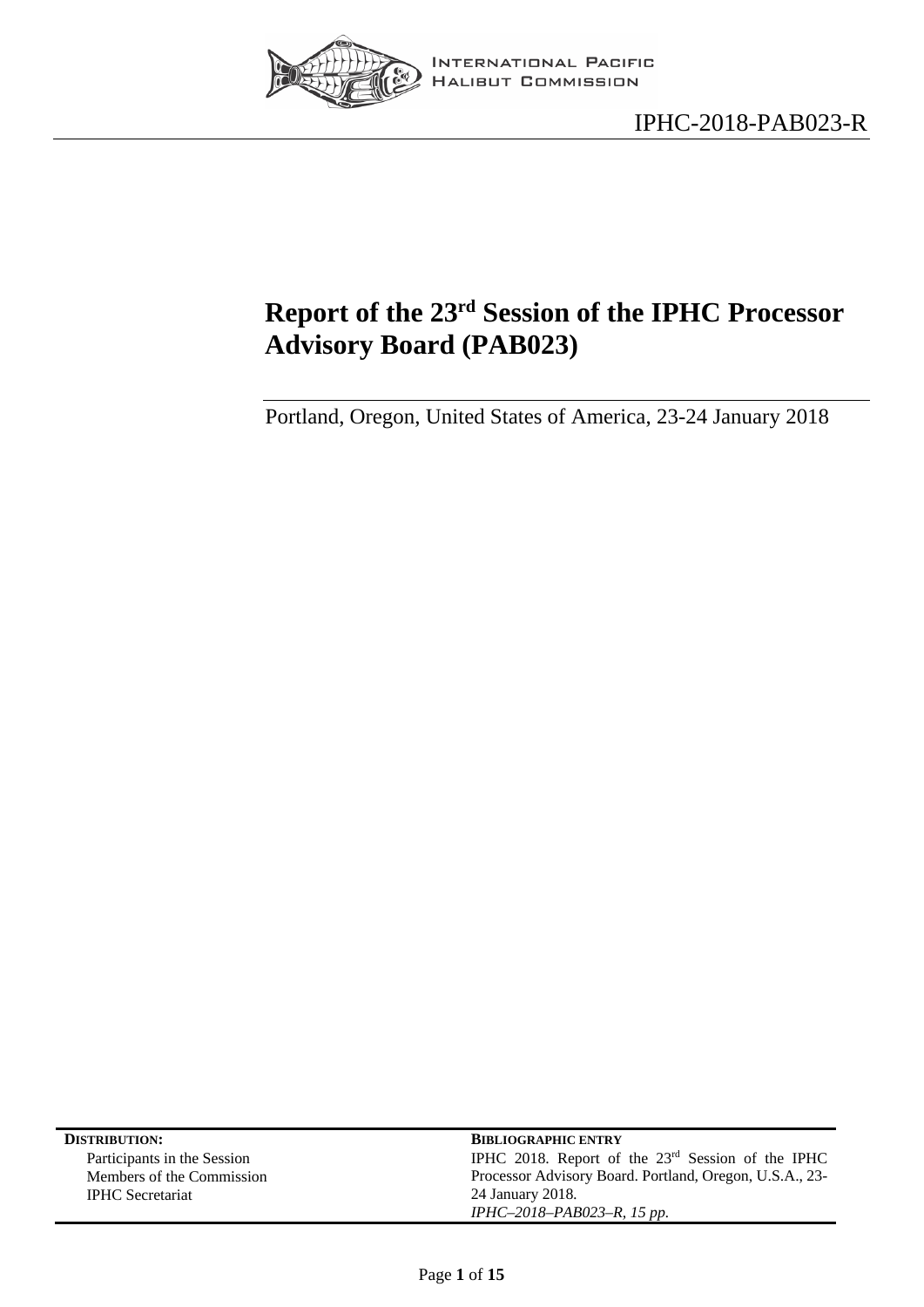

The designations employed and the presentation of material in this publication and its lists do not imply the expression of any opinion whatsoever on the part of the International Pacific Halibut Commission (IPHC) concerning the legal or development status of any country, territory, city or area or of its authorities, or concerning the delimitation of its frontiers or boundaries.

This work is protected by copyright. Fair use of this material for scholarship, research, news reporting, criticism or commentary is permitted. Selected passages, tables or diagrams may be reproduced for such purposes provided acknowledgment of the source is included. Major extracts or the entire document may not be reproduced by any process without the written permission of the Executive Director, IPHC.

The IPHC has exercised due care and skill in the preparation and compilation of the information and data set out in this publication. Notwithstanding, the IPHC, its employees and advisers, assert all rights and immunities, and disclaim all liability, including liability for negligence, for any loss, damage, injury, expense or cost incurred by any person as a result of accessing, using or relying upon any of the information or data set out in this publication, to the maximum extent permitted by law including the International Organizations Immunities Act.

Contact details:

International Pacific Halibut Commission 2320 W. Commodore Way, Suite 300 Seattle, WA, 98199-1287, U.S.A. Phone: +1 206 634 1838 Fax: +1 206 632 2983 Email: [admin@iphc.int](mailto:admin@iphc.int) Website:<http://iphc.int/>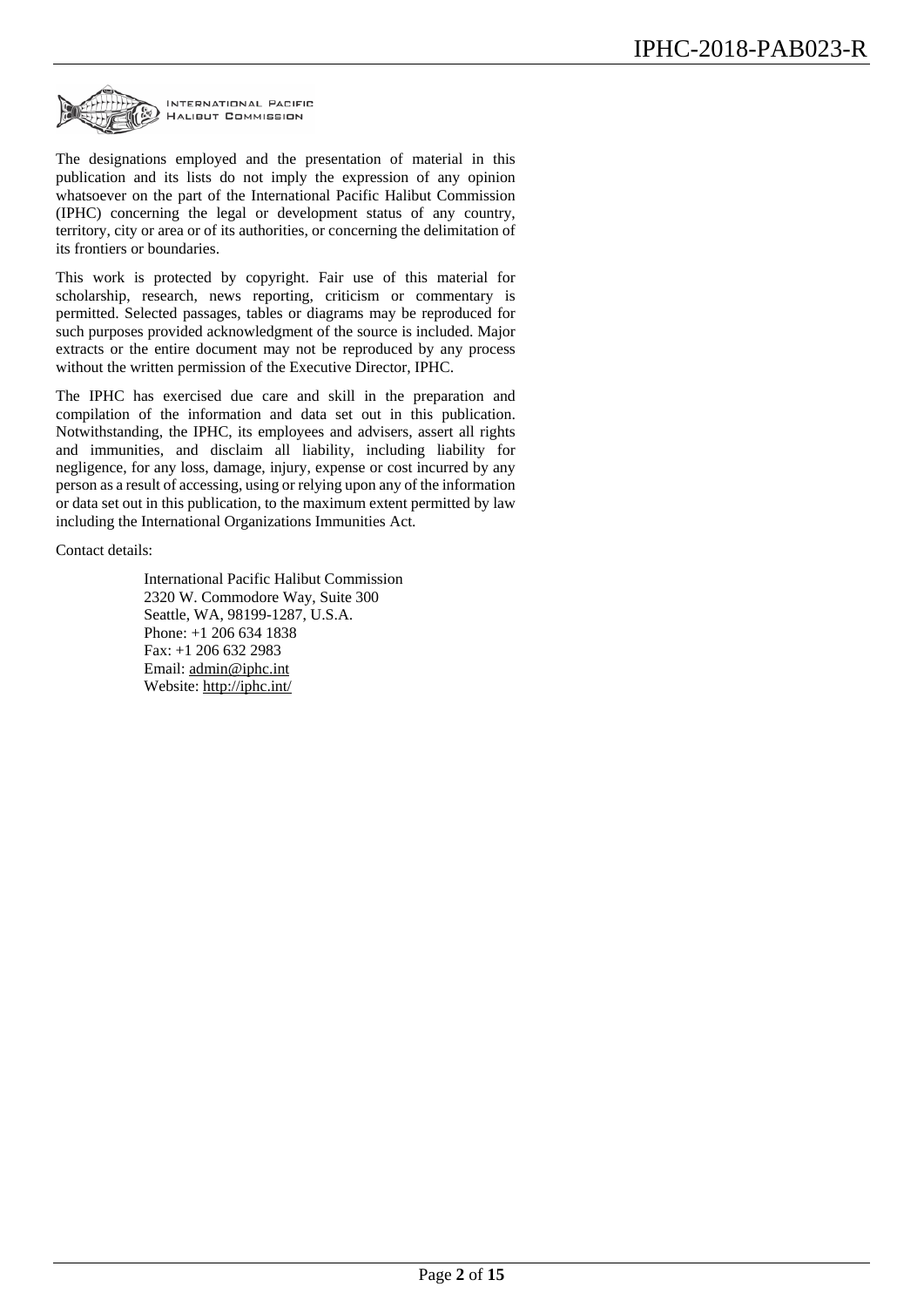### **ACRONYMS**

- FCEY Fishery Constant Exploitation Yield
- IPHC International Pacific Halibut Commission
- PAB Processor Advisory Board
- SPR Spawning Potential Ratio
- TCEY Total Constant Exploitation Yield

#### **HOW TO INTERPRET TERMINOLOGY CONTAINED IN THIS REPORT**

This Report has been written using the following terms and associated definitions so as to remove ambiguity surrounding how particular paragraphs should be interpreted.

- *Level 1:* **RECOMMENDED**; **RECOMMENDATION** (formal); **REQUESTED** (informal): A conclusion for an action to be undertaken, by a Contracting Party, a subsidiary (advisory) body of the Commission and/or the IPHC Secretariat.
- *Level 2:* **AGREED**: Any point of discussion from a meeting which the Commission considers to be an agreed course of action covered by its mandate, which has not already been dealt with under Level 1 above; a general point of agreement among delegations/participants of a meeting which does not need to be elevated in the Commission's reporting structure.
- *Level 3:* **NOTED/NOTING**; **CONSIDERED**; **URGED**; **ACKNOWLEDGED**: General terms to be used for consistency. Any point of discussion from a meeting which the Commission considers to be important enough to record in a meeting report for future reference. Any other term may be used to highlight to the reader of an IPHC report, the importance of the relevant paragraph. Other terms may be used but will be considered for explanatory/informational purposes only and shall have no higher rating within the reporting terminology hierarchy than Level 3.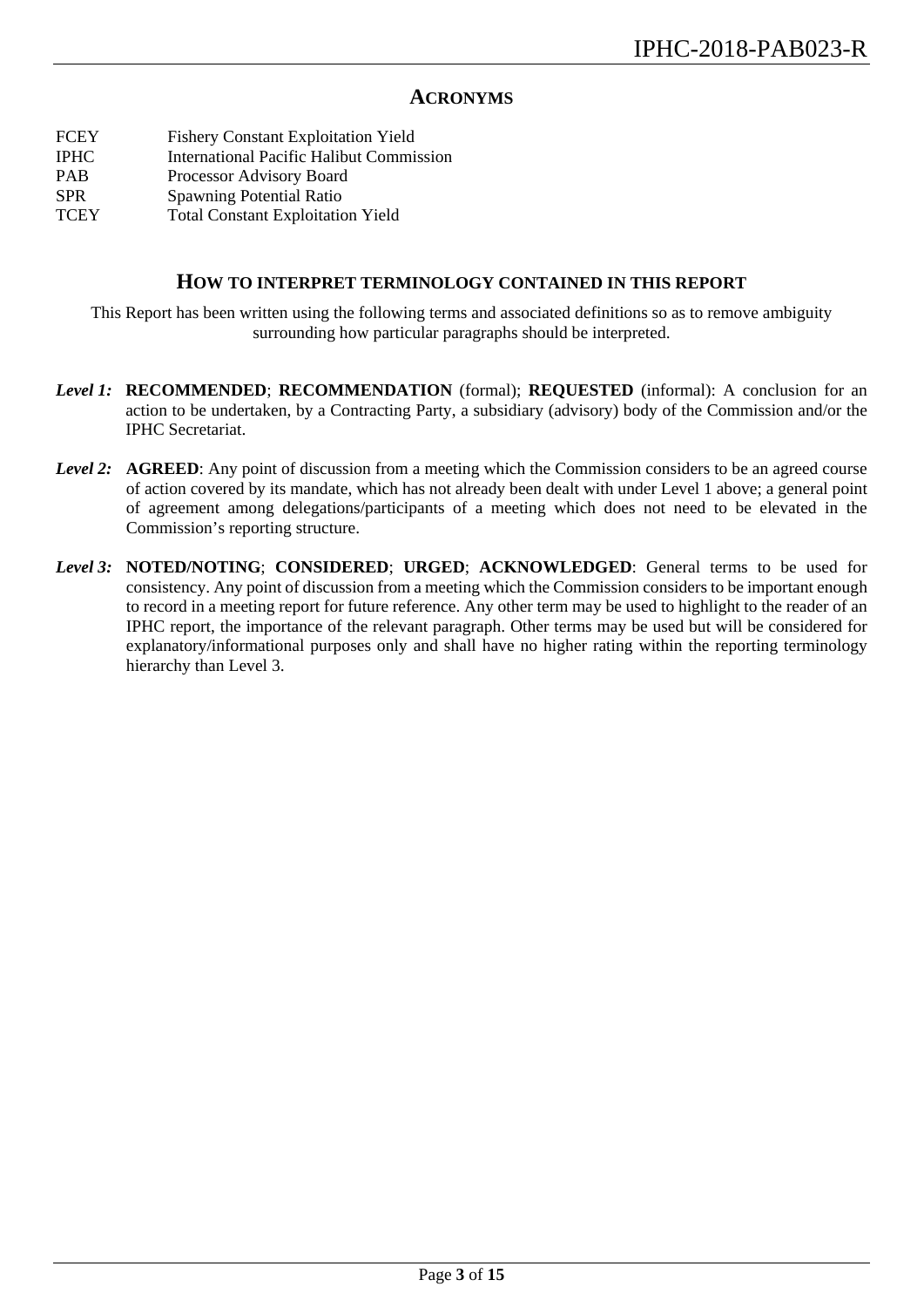# **TABLE OF CONTENTS**

<span id="page-3-0"></span>

| 1.               |                                                                                                       |
|------------------|-------------------------------------------------------------------------------------------------------|
| $\overline{2}$ . |                                                                                                       |
| 3.               |                                                                                                       |
| $\overline{4}$ . |                                                                                                       |
| 5 <sub>1</sub>   | 51<br>5.2<br>5.3                                                                                      |
| 6.               |                                                                                                       |
| 7.               |                                                                                                       |
| 8.               | REVIEW OF THE DRAFT AND ADOPTION OF THE REPORT OF THE 23RD SESSION OF THE IPHC PROCESSOR              |
|                  | APPENDIX I LIST OF PARTICIPANTS FOR THE 23 <sup>RD</sup> SESSION OF THE IPHC PROCESSOR ADVISORY BOARD |
|                  | APPENDIX II AGENDA FOR THE 23RD SESSION OF THE IPHC PROCESSOR ADVISORY BOARD (PAB023) 12              |
|                  | APPENDIX III PACIFIC HALIBUT MORTALITY PROJECTED FOR 2018 BASED ON THE PAB RECOMMENDED TCEY           |
|                  | APPENDIX IV CONSOLIDATED SET OF RECOMMENDATIONS AND REQUESTS OF THE 23RD SESSION OF THE IPHC          |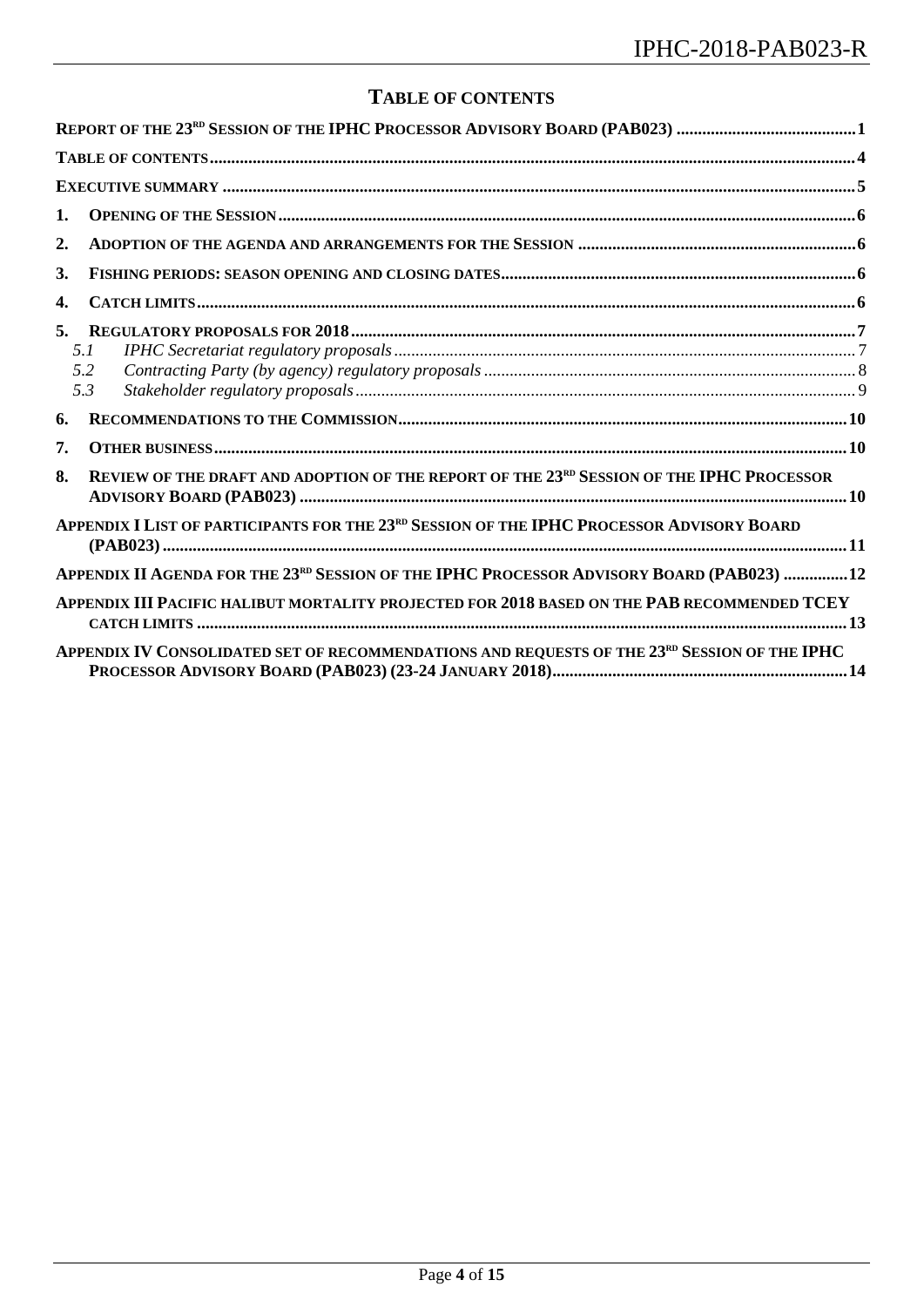## <span id="page-4-0"></span>**EXECUTIVE SUMMARY**

The 23rd Session of the International Pacific Halibut Commission (IPHC) Processor Advisory Board (PAB023) was held in Portland, Oregon, U.S.A. from 23-24 January 2018. A total of 20 members attended the Session from the two (2) Contracting Parties.

The following are a subset of the complete recommendations and requests for action from the PAB023, which are provided at [Appendix IV.](#page-13-0)

#### *RECOMMENDATIONS*

### *Fishing periods: season opening and closing dates*

PAB023-Rec.01 [\(para. 10\)](#page-5-4) The PAB **RECOMMENDED** the following fishing period dates for the 2018 season:

- a) Opening: 24 March
- b) Closing: 1 November
- c) IPHC Regulatory Area 2A Directed Commercial: 27 June, 11 July, 25 July, 8 August, 22 August, 5 September, and 19 September.

### *Catch limits*

PAB023-Rec.02 [\(para. 14\)](#page-6-2) The PAB **RECOMMENDED** the following TCEY catch limits for the 2018 fishing period as provided in [Table 1,](#page-6-3) which translate to the mortality estimates by sector (as provided by the IPHC Secretariat) provided in [Appendix III](#page-12-0) and an SPR of 42%.

> **Table 1**. Processor Advisory Board (PAB) recommended TCEY catch limits for 2018  $\lim$  favour=10; against=7; abstain=1]

| <b>IPHC Regulatory Area</b>         | Catch limit (TCEY) (mlbs) |
|-------------------------------------|---------------------------|
| 2A                                  | 1.47                      |
| 2B                                  | 6.08                      |
| 2C                                  | 6.35                      |
| 3A                                  | 12.07                     |
| 3B                                  | 3.27                      |
| 4A                                  | 1.75                      |
| 4B                                  | 1.28                      |
| 4CDE                                | 3.62                      |
| <b>Total (IPHC Convention Area)</b> | 35.89                     |

*Minimum size limit review*

PAB023-Rec.17 [\(para. 41\)](#page-9-3) The PAB **RECOMMENDED** that the Commission not pursue lowering the size limit because of the potentially extreme marketing and therefore, harvesting implications (i.e. high-grading).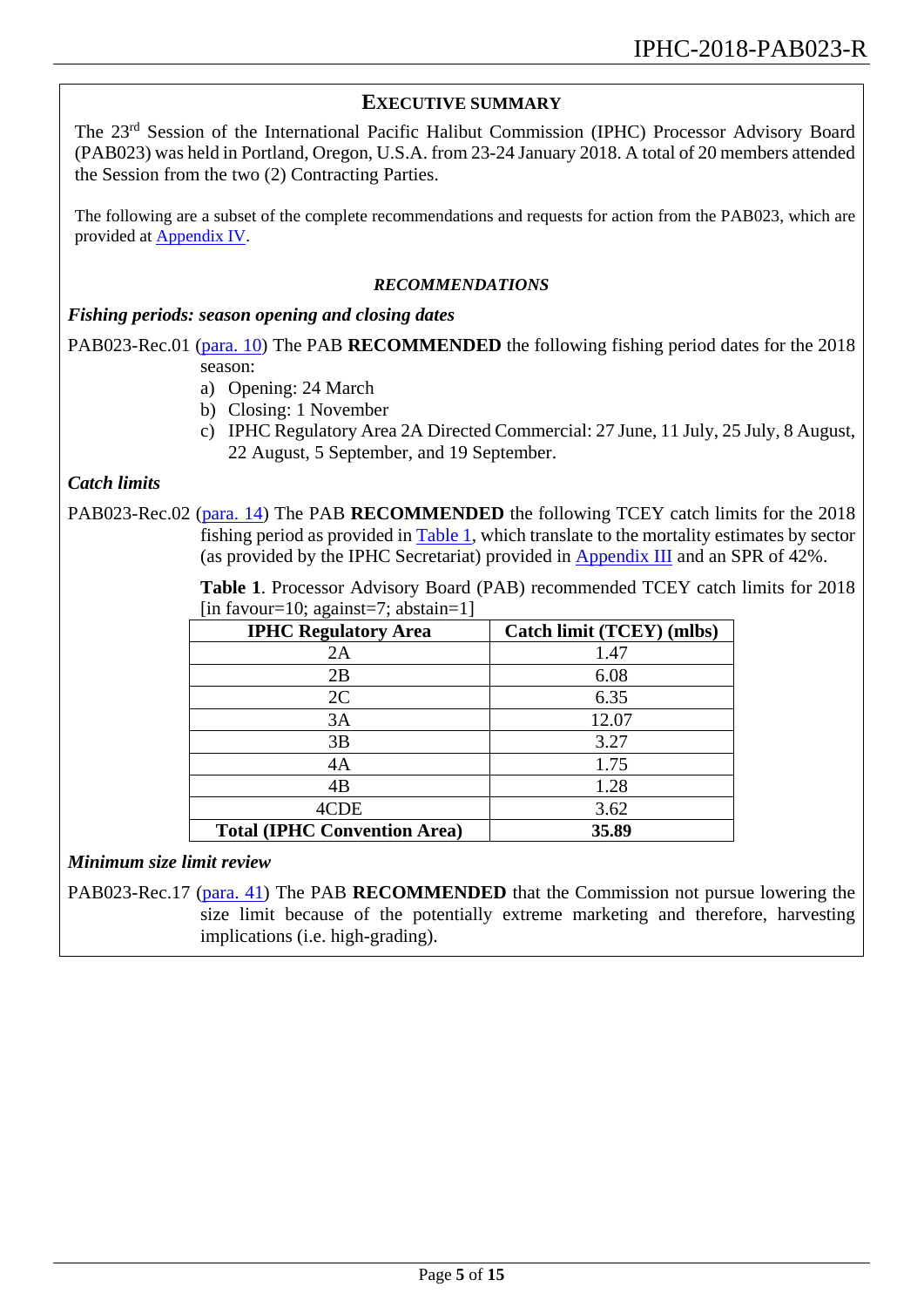### <span id="page-5-0"></span>**1. OPENING OF THE SESSION**

- 1. The 23rd Session of the International Pacific Halibut Commission (IPHC) Processor Advisory Board (PAB023) was held in Portland, Oregon, U.S.A. from 23-24 January 2018. A total of 20 members attended the Session from the two (2) Contracting Parties. The list of participants is provided at [Appendix](#page-10-0) I. The meeting was opened by the President and Vice-President of HANA, Mr Blake Tipton, and Mr John Woodruff respectively, who welcomed participants to Portland.
- 2. In accordance with Appendix VI, Section III of the IPHC Rules of Procedure (2017), the PAB **NOTED** the requirement to elect a Chairperson and a Vice-Chairperson of the PAB until the opening of the next PAB meeting in 2019.
- 3. The PAB **CALLED** for nominations for the position of Chairperson of the PAB until the opening of the next session in 2019. Mr John Woodruff was nominated, seconded and elected as Chairperson.
- 4. The PAB **CALLED** for nominations for the position of Vice-Chairperson of the PAB until the opening of the next session in 2019. Mr Robert Fraumeni was nominated, seconded and elected as Vice-Chairperson.
- <span id="page-5-1"></span>**2. ADOPTION OF THE AGENDA AND ARRANGEMENTS FOR THE SESSION**
- 5. The PAB **ADOPTED** the Agenda as provided at [Appendix II.](#page-11-0) The documents provided to the PAB023 are those submitted for the 94<sup>th</sup> Session of the Annual Meeting.

### <span id="page-5-2"></span>**3. FISHING PERIODS: SEASON OPENING AND CLOSING DATES**

- 6. The PAB **AGREED** that an earlier closing date of 1 November is preferable due to the substantial drop in market interest at the end of the season. Deterioration of the weather in most areas, increased problems with quality, and the need for the IPHC Secretariat to collect and process data for the stock assessment in a timely manner, these are all compelling evidence to support an earlier closure date.
- 7. The PAB **AGREED** that a Saturday opening was optimal from a market standpoint, so that fresh fish can arrive in the market timely for next week sales.
- 8. The PAB **NOTED** regulatory proposal IPHC-2018-AM094-PropA2 which proposed establishing fixed fishing periods for the commercial Pacific halibut fisheries.
- 9. The PAB **AGREED** the closing date should be fixed to the specific date of 1 November subject to periodic review, but the opening date should remain flexible and be determined at each session of the IPHC Annual Meeting based on advice from stakeholders and depending on the amount of frozen product in inventory, the timing of the Boston Seafood Show, regional tides, and potential weather concerns.

### *Recommendation*

- <span id="page-5-4"></span>10. The PAB **RECOMMENDED** the following fishing period dates for the 2018 season:
	- a) Opening: 24 March
	- b) Closing: 1 November
	- c) IPHC Regulatory Area 2A Directed Commercial: 27 June, 11 July, 25 July, 8 August, 22 August, 5 September, and 19 September

# <span id="page-5-3"></span>**4. CATCH LIMITS**

- 11. The PAB **NOTED** paper IPHC-2018-AM094-11 Rev\_1 which provided a summary of IPHC Regulatory Area-specific mortality projections for 2018 based on the interim management procedure and other alternatives.
- 12. The PAB **AGREED** that the coastwide total for 2018 would be no less than 50% down from the reference level. With this as a template, the PAB **NOTED** the following: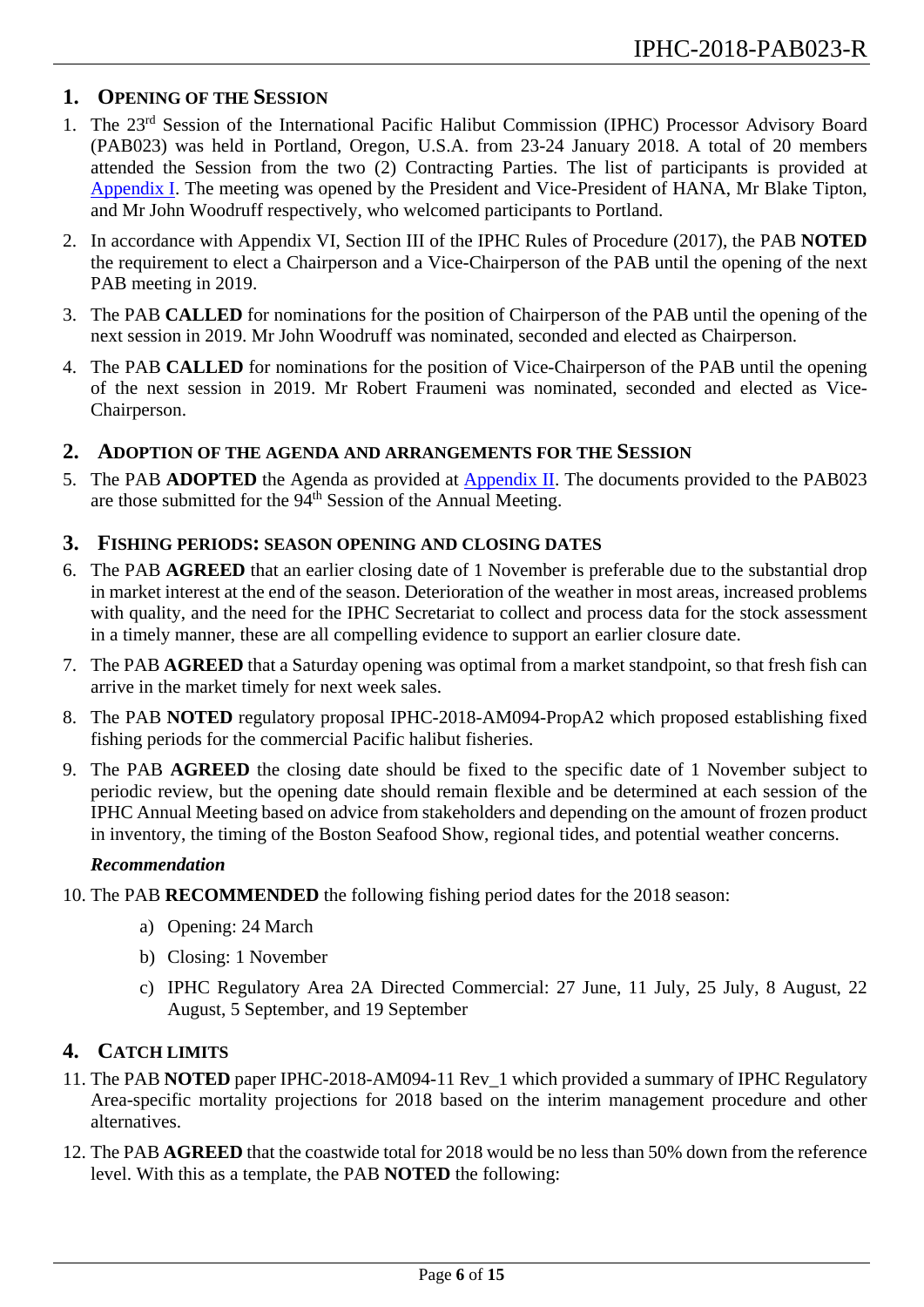- a) Area 2A: The PAB **AGREED** the conditions during the survey in IPHC Regulatory Area 2A resulted in less representative survey results and there's very little movement north out of 2A and thus much less risk to the coastwide resource.
- b) Area 2B: PAB **NOTED** a great deal of discussion and several iterations of proposed TCEYs. In the end, the PAB by a split vote, **AGREED** to a TCEY that is 50% of the difference between last year's adopted TCEY and this year's referenced TCEY. Those who supported the motion **CONSIDERED** this the best option given all the information. See [\[paragraph 13\]](#page-6-4) below for the minority report.
- c) Areas 2C, 3B, 4A, 4B, 4CDE: The PAB **NOTED** these recommended catch limits are 50% of the difference between last year's adopted TCEY and this year's referenced TCEY.
- d) Area 3A: The PAB **NOTED** the recommended TCEY reflects the 2018 reference TCEY.
- <span id="page-6-4"></span>13. The PAB **ACKNOWLEDGED** on the catch limit motion passed by PAB, the six Canadian members with a dissenting opinion **AGREED** with the goal of stepping down the harvest over a two-year period. This would be achieved by establishing the 2018 TCEY at 88% of the adopted coast wide 2017 TCEY of 40.74 million pounds. Since 2006, Canada has never agreed to the apportionment methodology to distribute TCEY and the approved motion presumes inherent apportionment. Therefore, the Canadian PAB members could not vote in favour of this motion. Canada remains committed to the protection of the resource and is willing to take a 12% decrease in Area 2B from the 2017 adopted TCEY which would result in a TCEY for IPHC Regulatory Area 2B of 7.32 million pounds.

### *Recommendation*

<span id="page-6-2"></span>14. The PAB **RECOMMENDED** the following TCEY catch limits for the 2018 fishing period as provided in [Table 1,](#page-6-3) which translate to the mortality estimates by sector (as provided by the IPHC Secretariat) provided in [Appendix III](#page-12-0) and an SPR of 42%.

Table 1. Processor Advisory Board (PAB) recommended TCEY catch limits for 2018 [in favour=10; against=7; abstain=1]

<span id="page-6-3"></span>

| <b>IPHC Regulatory Area</b>         | Catch limit (TCEY) (mlbs) |
|-------------------------------------|---------------------------|
| 2A                                  | 1.47                      |
| 2B                                  | 6.08                      |
| 2C                                  | 6.35                      |
| 3A                                  | 12.07                     |
| 3B                                  | 3.27                      |
| 4A                                  | 1.75                      |
| 4B                                  | 1.28                      |
| 4CDE                                | 3.62                      |
| <b>Total (IPHC Convention Area)</b> | 35.89                     |

# <span id="page-6-1"></span><span id="page-6-0"></span>**5. REGULATORY PROPOSALS FOR 2018**

# *5.1 IPHC Secretariat regulatory proposals*

# *5.1.1 IPHC Closed Area (Sect. 10)*

- 15. The PAB **NOTED** paper IPHC-2018-AM094-PropA1 which considered the intent and purpose of the IPHC Closed Area, as defined in IPHC Fishery Regulations (2017) Section 10, which currently excludes directed Pacific "halibut fishing"' (i.e. the longline fleet), with the intent of protecting juveniles from extraction.
- <span id="page-6-5"></span>16. The PAB **RECOMMENDED** that the Commission take no action on PropA1. [in favour=14; against=0; abstain=3]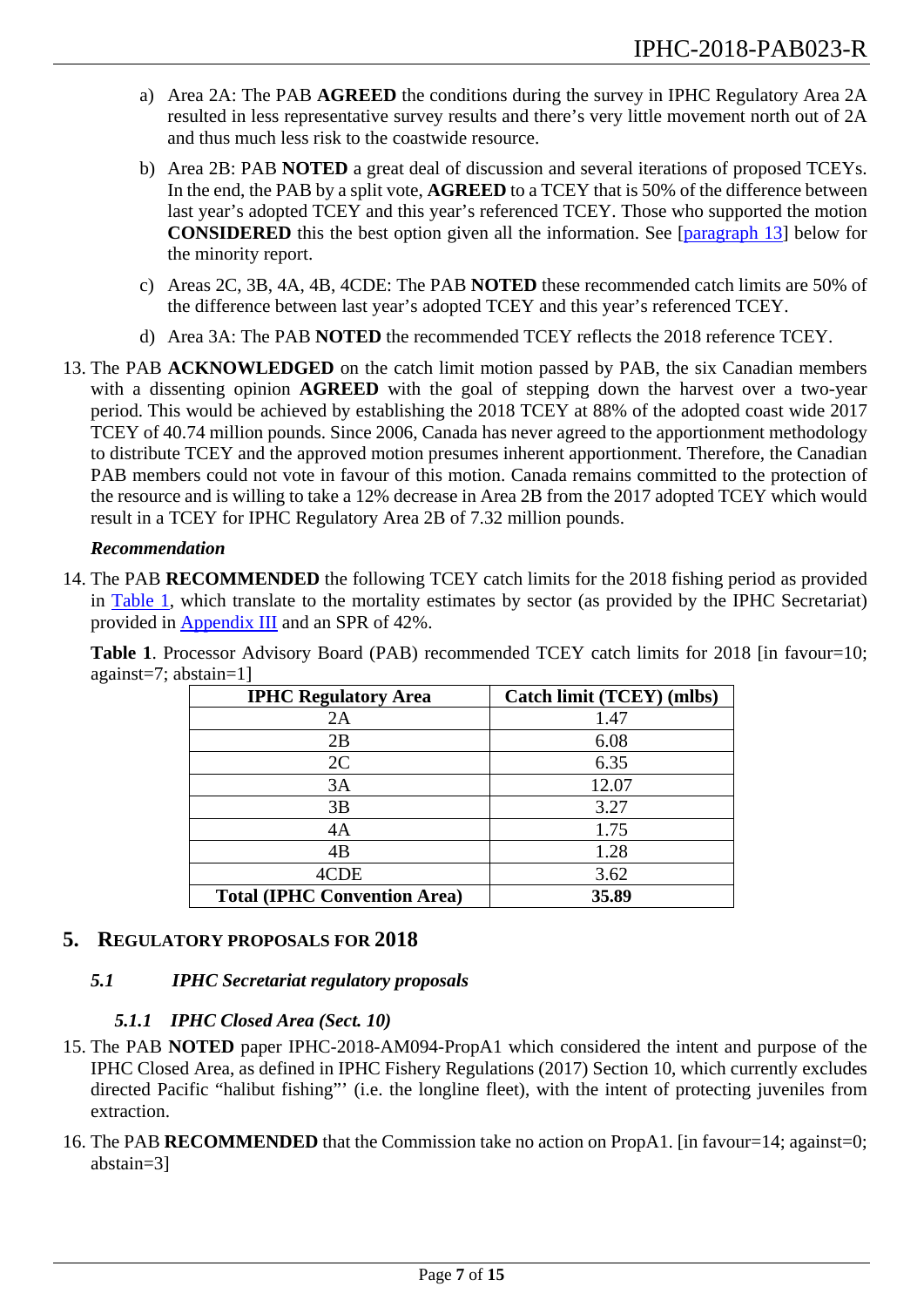### *5.1.2 Commercial fishing periods (Sect. 8)*

17. The PAB **NOTED** paper IPHC-2018-IM093-PropA2 which proposed establishing fixed fishing periods for the commercial Pacific halibut fisheries. See [Section 3](#page-5-2) above.

## *5.1.3 Removal of exemption for Vessel Monitoring System requirement for IPHC Regulatory Area 4 clearances (Sect. 15)*

- 18. The PAB **NOTED** paper IPHC-2018-AM094-PropA3 which proposed streamlining regulatory requirements and improve monitoring for IPHC Regulatory Area 4 by requiring vessel monitoring systems (VMS) instead of an IPHC Clearance.
- <span id="page-7-1"></span>19. The PAB **RECOMMENDED** that the Commission adopt the IPHC Secretariat Regulatory Proposal A3. [in favour=18; against=0; abstain=0]

### *5.1.4 IPHC Fishery Regulations: minor amendments*

- 20. The PAB **NOTED** paper IPHC-2018-AM094-PropA4 which proposed amendments to ensure clarity and consistency in the IPHC Fishery Regulations.
- <span id="page-7-2"></span>21. The PAB **RECOMMENDED** that the Commission adopt the Contracting Party Regulatory Proposal B2 regarding regulatory edits to section 17 paragraphs 5 and 6 and regulatory edits to section 17 paragraph 9 in IPHC Secretariat regulatory proposal A4 and all other amendments contained within Proposal A4.  $\lceil$ in favour=18; against=0; abstain=0]

### *5.1.5 Discussion paper: Frozen-at-sea exemption for head-on requirement (Sect. 13)*

- 22. The PAB **NOTED** paper IPHC-2018-AM094-PropA5 which proposed a discussion on retaining or removing the frozen-at-sea head-on exemption into the future.
- <span id="page-7-3"></span>23. The PAB **RECOMMENDED** that the Commission support the IPHC Secretariat and its continuing review. [in favour=18; against=0; abstain=0]

# <span id="page-7-0"></span>*5.2 Contracting Party (by agency) regulatory proposals*

### *5.2.1 Alaska CDQ Leasing in IPHC Regulatory Area 4*

- 24. The PAB **NOTED** paper IPHC-2018-AM094-PropB1 Rev\_1 which proposed IPHC Regulation changes to allow the use of leased Individual Fishing Quota (IFQ) by Community Development Quota (CDQ) organizations in IPHC Regulatory Areas 4B, 4C, 4D and 4E.
- <span id="page-7-4"></span>25. The PAB **RECOMMENDED** that the Commission adopt Contracting Party regulatory proposal B1. [in favour=14; against=0; abstain=1]

### *5.2.2 Clarify Alaska Sport Fishery Regulations*

- 26. The PAB **NOTED** paper IPHC-2018-AM094-PropB2 which proposed a clarification to the IPHC Regulations regarding retention of Pacific halibut caught in the recreational charter fisheries in IPHC Regulatory Areas 2C and 3A.
- <span id="page-7-5"></span>27. The PAB **RECOMMENDED** that the Commission adopt Contracting Party regulatory proposal B2. [in favour=18; against=0; abstain=0]

# *5.2.3 Clarify Head-On Weight Requirement in Alaska Commercial Fisheries*

- 28. The PAB **NOTED** paper IPHC-2018-AM094-PropB3 which proposed clarifications to the IPHC Regulations regarding the landing of Pacific halibut with the head on.
- <span id="page-7-6"></span>29. The PAB **RECOMMENDED** that the Commission adopt the Contracting Party regulatory proposal B2 regarding regulatory edits to section 17 paragraphs 5 and 6 and regulatory edits to section 17 paragraph 9 in IPHC Secretariat proposal A4. [in favour=17; against=0; abstain=0]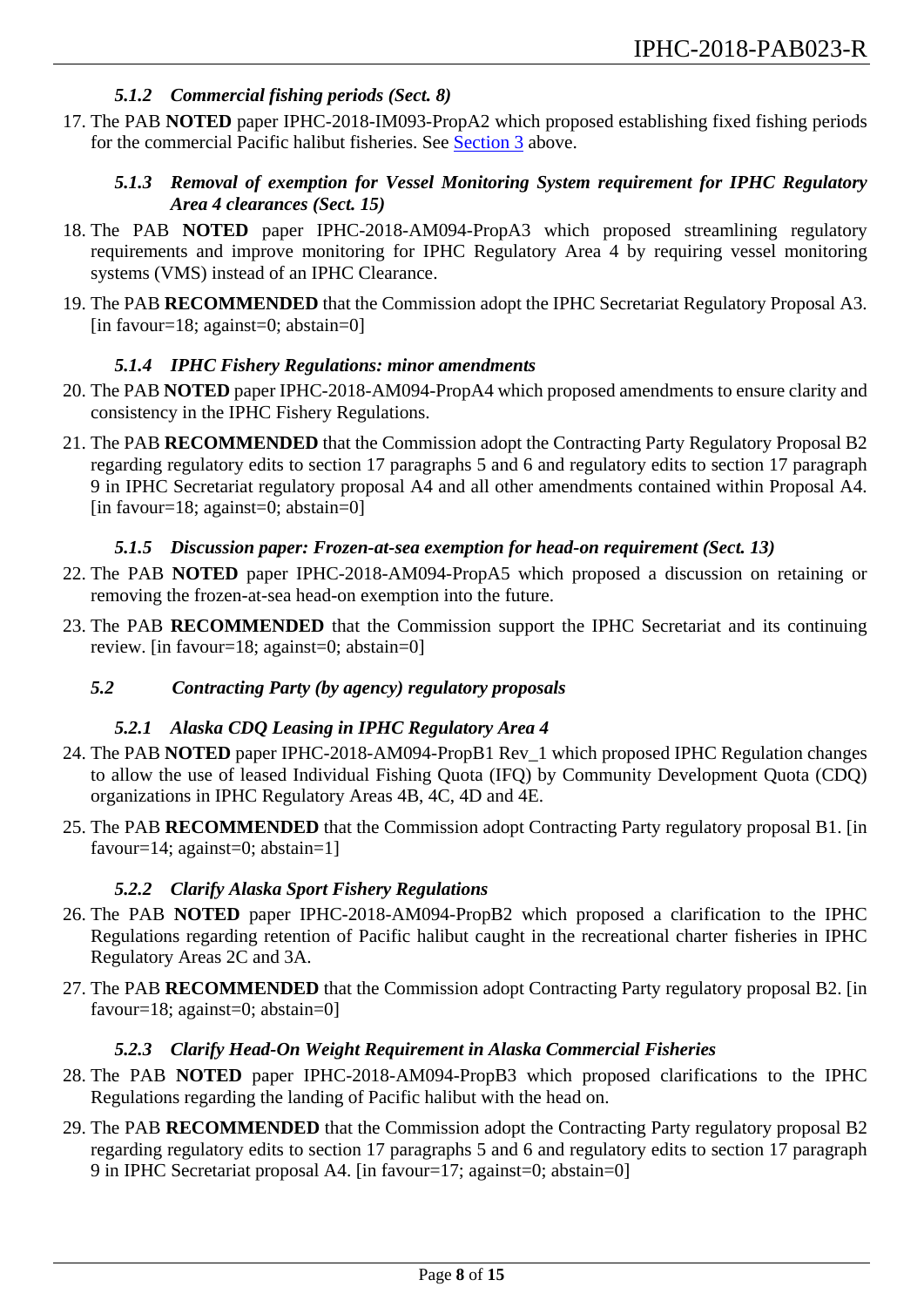## <span id="page-8-0"></span>*5.3 Stakeholder regulatory proposals*

## *5.3.1 Commercial Catch Limits (Sect. 11): Proposals*

30. The PAB **NOTED** paper IPHC-2018-AM094-PropC1 which summarises catch limit proposals received from stakeholders. Entries in the table reflect the individual proposals, and unless otherwise noted, proposals are expressed as TCEY (with values in millions of pounds) for particular IPHC Regulatory Areas or as a total for the whole coast. See Section 4 above.

### *5.3.2 Other stakeholder regulatory proposals*

- 31. The PAB **NOTED** papers IPHC-2018-AM094-PropC2-17 which detailed 16 regulatory proposals from various stakeholders, for potential adoption and implementation in the 2018 fishing season, as detailed below:
	- IPHC-2018-AM094-PropC2 Preserving catch on private live-aboard vessels (A. Cooper)
	- IPHC-2018-AM094-PropC3 For unguided sport fishing (P. Phillips)
	- IPHC-2018-AM094-PropC4 Sport Fishing for Halibut Cleaning Regulations (S. Riehemann)
	- IPHC-2018-AM094-PropC5 Elimination of skin-on regulation (J. Shirk)
	- IPHC-2018-AM094-PropC6 Live-aboard processing exemption (D. Robertson)
	- IPHC-2018-AM094-PropC7 Eliminate the requirement for a CHP (S. Riehemann)
	- IPHC-2018-AM094-PropC8 Allow shellfish pots on board (ALFA)
	- IPHC-2018-AM094-PropC9 Processing halibut greater than four filets (M. Cowart)
	- IPHC-2018-AM094-PropC10 Halibut length measurement method (R. Yamada)
		- IPHC-2018-AM094-PropC11 Long term storage aboard pleasure vessels (L. Thompson)
	- IPHC-2018-AM094-PropC12 Long term storage on cruising vessels (W. Cornell)
	- IPHC-2018-AM094-PropC13 Halibut in Bering Sea pots (J. Kauffman)
	- IPHC-2018-AM094-PropC14 Status Quo Harvest Measures for Guided Anglers in Area 3A (R. Yamada)
	- IPHC-2018-AM094-PropC15 Trawler Halibut Bycatch Tender boat program (J. Kearns)
	- IPHC-2018-AM094-PropC16 Recreational Bag Limit 2C and 3A in times of low abundance (M. Grove)
	- IPHC-2018-AM094-PropC17 Recreational sportsfishing only allocation (J. Kearns)
- <span id="page-8-1"></span>32. The PAB **RECOMMENDED** that the Commission follow IPHC Secretariat suggested actions for Stakeholder regulatory proposal C2, C4, C6, C9, C11, and C12 as documented in IPHC-2018-AM094- 23. [in favour=19; against=0; abstain=0]
- <span id="page-8-2"></span>33. The PAB **RECOMMENDED** that the Commission refer the proponents to the appropriate contracting party agencies for Stakeholder regulatory proposals C3, C7, C14, C16, and C17. [in favour=19; against=0; abstain=0]
- <span id="page-8-3"></span>34. The PAB **RECOMMENDED** that the Commission follow IPHC Secretariat suggested actions for Stakeholder regulatory proposal C8 as documented in IPHC-2018-AM094-23. [in favour=19; against=0; abstain=0]
- <span id="page-8-4"></span>35. The PAB **RECOMMENDED** that the Commission follow IPHC Secretariat suggested actions for Stakeholder regulatory proposal C5 as documented in IPHC-2018-AM094-23. [in favour=18; against=0; abstain=1]
- <span id="page-8-5"></span>36. The PAB **RECOMMENDED** that the Commission follow IPHC Secretariat suggested actions for Stakeholder regulatory proposal C10 as documented in IPHC-2018-AM094-23 and direct the IPHC Secretariat to provide a clear profile image for inclusion in the 2018 IPHC Pacific Halibut Fishery Regulations. [in favour=16; against=0; abstain=0]
- 37. The PAB **NOTED** that the proponent withdrew Stakeholder regulatory proposal C14.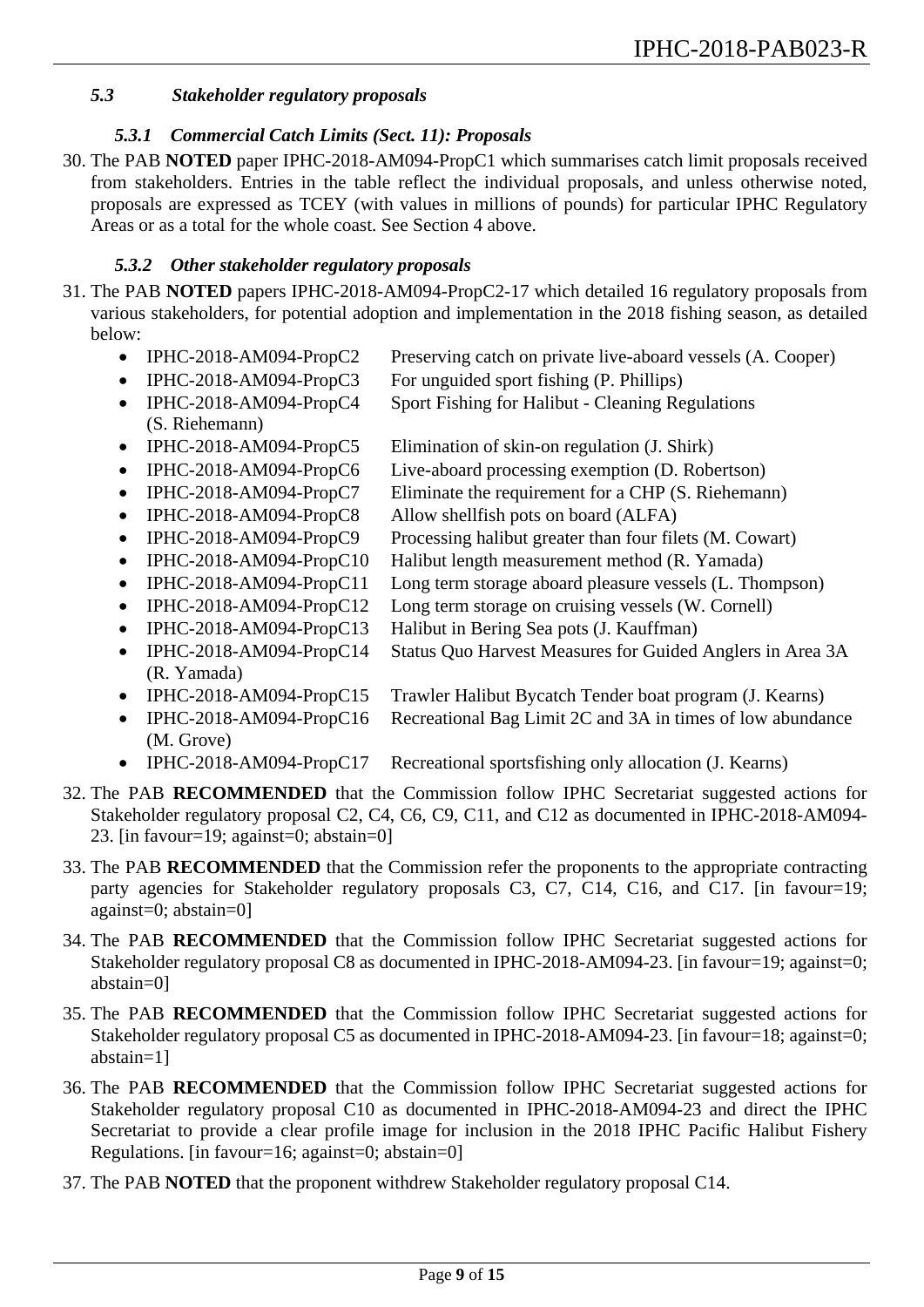- <span id="page-9-4"></span>38. The PAB **RECOMMENDED** that the Commission follow IPHC Secretariat suggested actions for Stakeholder regulatory proposal C13 as documented in IPHC-2018-AM094-23. [in favour=17: against=0; abstain=0]
- <span id="page-9-5"></span>39. The PAB **RECOMMENDED** that the Commission oppose Stakeholder regulatory proposal C15 and not allow any tender boat to take any trawl bycatch. [in favour=18; against=0; abstain=0]

# <span id="page-9-0"></span>**6. RECOMMENDATIONS TO THE COMMISSION**

- 40. The PAB **NOTED** paper IPHC-2018-AM094-14 which provided a response to the Commission request made during the 2016 Interim Meeting (IPHC 2016): IM092–Req.07 (para. 73) "*The Commission REQUESTED that a review of the analysis of the effectiveness of size limits be undertaken by the IPHC Staff throughout 2017, for consideration by the Commission at its annual meeting in 2018*."
- <span id="page-9-3"></span>41. The PAB **RECOMMENDED** that the Commission not pursue lowering the size limit because of the potentially extreme marketing and therefore, harvesting implications (i.e. high-grading).

# <span id="page-9-1"></span>**7. OTHER BUSINESS**

- 42. The PAB **NOTED** the need for greater written information and requests in particular, a written blue book for the 024 meeting of the PAB.
- 43. The PAB **NOTED** its appreciation for the IPHC Secretariat assistance and for presentations by Chris Woodley, Mark Fina, and Robert Jones as well as input from the IPHC Secretariat and Rachel Baker of NOAA-Fisheries.
- <span id="page-9-2"></span>**8. REVIEW OF THE DRAFT AND ADOPTION OF THE REPORT OF THE 23RD SESSION OF THE IPHC PROCESSOR ADVISORY BOARD (PAB023)**
- 44. The report of the 23<sup>rd</sup> Session of the IPHC Processor Advisory Board (IPHC-2018-PAB023-R) was **ADOPTED** on 24 January 2018, including the consolidated set of recommendations and requests arising from PAB023, provided at [Appendix](#page-13-0) IV.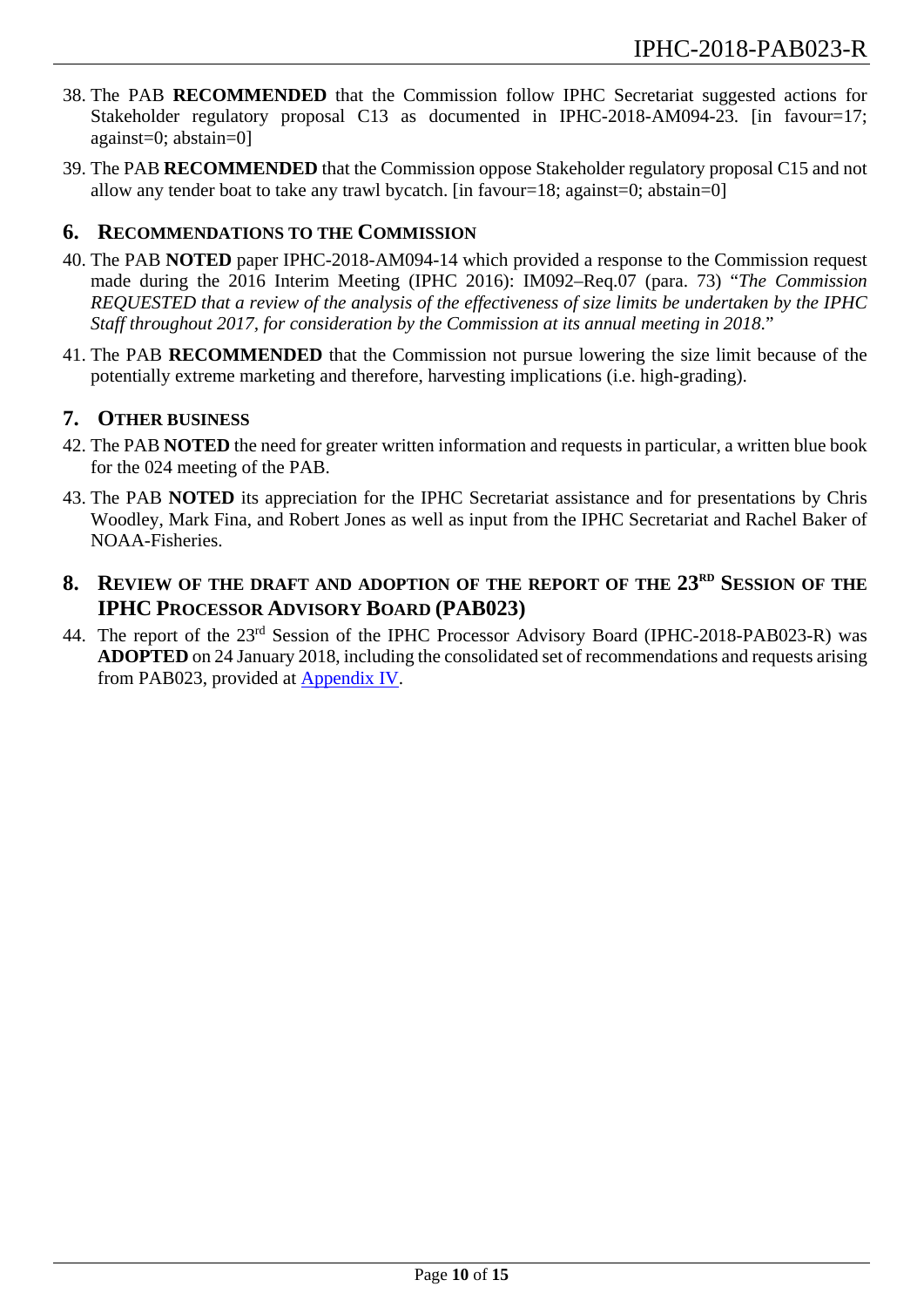# <span id="page-10-0"></span>**APPENDIX I** LIST OF PARTICIPANTS FOR THE 23<sup>RD</sup> SESSION OF THE IPHC PROCESSOR ADVISORY BOARD **(PAB023)**

| <b>Officers</b>                                                    |                              |  |  |  |  |
|--------------------------------------------------------------------|------------------------------|--|--|--|--|
| <b>Vice-Chairperson</b><br><b>Chairperson</b>                      |                              |  |  |  |  |
| Mr. John Woodruff (United States of America)                       | Mr. Robert Fraumeni (Canada) |  |  |  |  |
| HANA Executive Director: Ms Peggy Parker: peggyparker616@gmail.com |                              |  |  |  |  |

| <b>PAB Members</b>          |                                     |  |  |
|-----------------------------|-------------------------------------|--|--|
| Canada                      |                                     |  |  |
| <b>Member</b>               | <b>Representative</b>               |  |  |
| 7 Seas Fish                 | Nick Heras nheras@7seas.ca          |  |  |
| <b>French Creek Seafood</b> | Brad McLean brad@frenchcreek.ca     |  |  |
| <b>FAS Seafoods</b>         | Bruce Hale bruce@fasseafood.com     |  |  |
| Aero Trading Company Ltd    | Brad Mirau brad@aerotrading.ca      |  |  |
| SM Products (BC) Ltd        | Carl Nordmann carl@halibut.ca       |  |  |
| Canadian Fishing Co.        | Phil Young phil.young@canfisco.com  |  |  |
| <b>FAS Seafoods</b>         | Robert Fraumeni rghf@fasseafood.com |  |  |
| SM Products (BC) Ltd        | Blake Tipton blake@halibut.ca       |  |  |

| <b>United States of America</b>   |                                               |  |  |
|-----------------------------------|-----------------------------------------------|--|--|
| <b>Member</b>                     | Representative                                |  |  |
| <b>Icicle Seafoods</b>            | John Woodruff johnw@icicleseafoods.com        |  |  |
| <b>SPC</b>                        | Joe Morelli <i>jmorelli@spcsales.com</i>      |  |  |
| 170 West                          | Heather McCarty hdmccarty@gmail.com           |  |  |
| Golden Harvest                    | Steve Minor steve@wafvo.com                   |  |  |
| Peter Pan Seafoods                | Jeff Kelton jeffk@ppsf.com                    |  |  |
| North Pacific                     | Shane Halverson shaneh@npsi.us                |  |  |
| <b>Northport Fisheries</b>        | Tyler Goodnight tyler@northportfisheries.com  |  |  |
| Pacific Seafood                   | Mike Okoniewski mokoniewski@pacseafood.com    |  |  |
| Pacific Seafood                   | David Brindle dbrindle@pacseafood.com         |  |  |
| <b>Northport Fisheries</b>        | Keith Goodnight keith@northportfisheries.com  |  |  |
| <b>Quinault Indian Nation</b>     | Scott Mazzone smazzone@quinault.org           |  |  |
| <b>Quinault Tribal Enterprise</b> | Alan Heather aheather@quinault.org            |  |  |
| <b>Icicle Seafoods</b>            | Will Rogers williamr@icicleseafoods.com       |  |  |
| <b>Icicle Seafoods</b>            | <b>Charles McEldowney</b>                     |  |  |
|                                   | charlesm@icicleseafoods.com                   |  |  |
| <b>Icicle Seafoods</b>            | Jessica Keplinger jessicak@icicleseafoods.com |  |  |
| Dana F. Besecker Co. Inc.         | Dana Besecker dana@fbcompany.com              |  |  |
| Dana F. Besecker Co. Inc.         | Miles Smith miles@fbcompany.com               |  |  |
| Dana F. Besecker Co. Inc.         | Susan Adair susan@fbcompany.com               |  |  |
| <b>Icicle Seafoods</b>            | Duff Hoyt duffh@icicleseafoods.com            |  |  |
| <b>E&amp;E</b> Foods              | Jeff Berger jeffb@eefoods.com                 |  |  |
| Bellingham Cold Storage           | <b>Jose Roques</b>                            |  |  |
| <b>International Seafoods</b>     | John Sevier                                   |  |  |

Ms Lara Erikson: [lara@iphc.int](mailto:lara@iphc.int) Mr. Jay Walker

**IPHC Secretariat**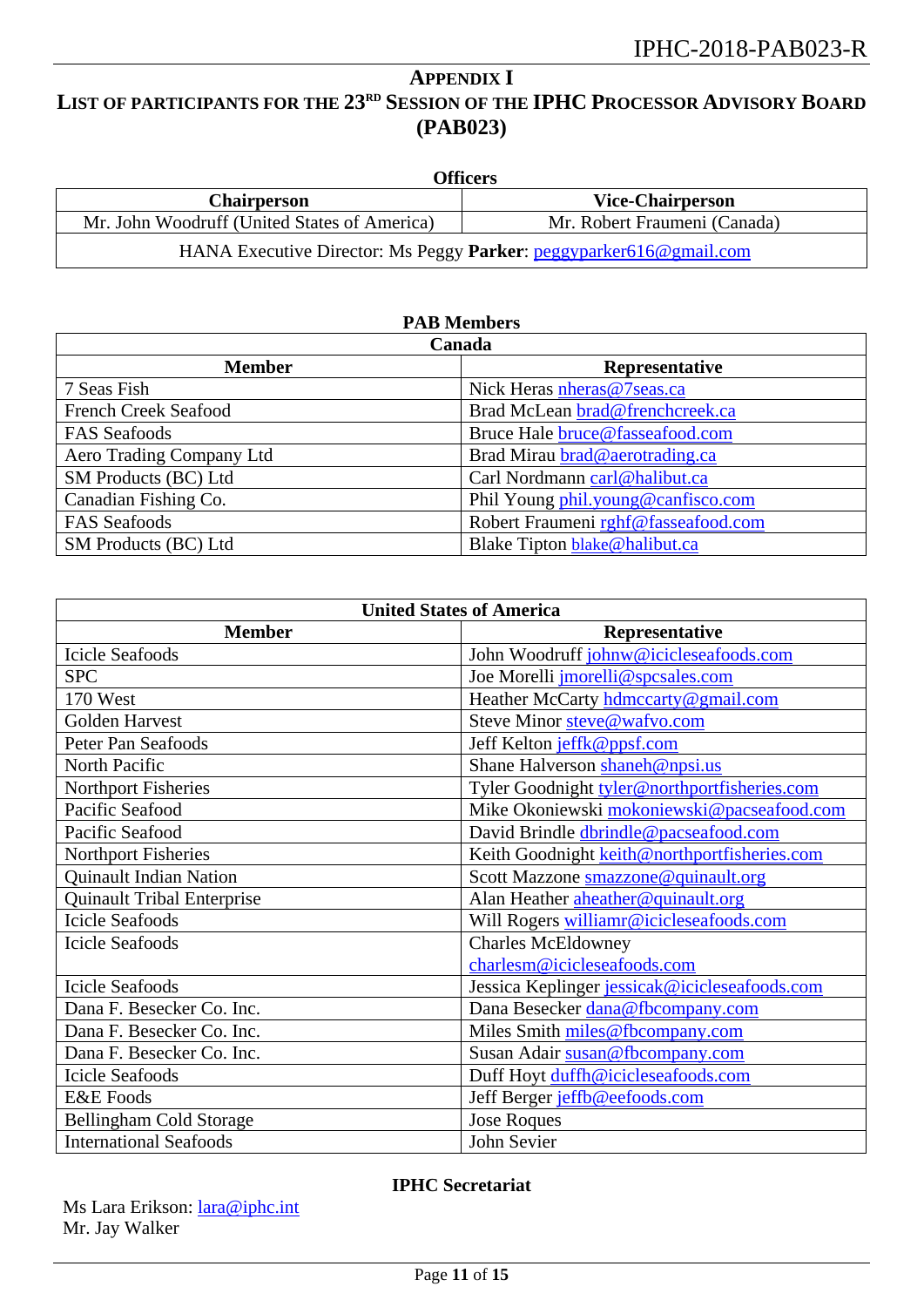### **APPENDIX II**

# <span id="page-11-0"></span>**AGENDA FOR THE 23RD SESSION OF THE IPHC PROCESSOR ADVISORY BOARD (PAB023)**

**Date**: 23–24 January 2018 **Location**: Portland, Oregon, U.S.A. **Venue**: Grand Ballroom II, Hilton Portland & Executive Tower **Time**:  $23^{nd}$ :  $13:30-17:00$ :  $24^{th}$ :  $09:00-17:00$ **Chairperson**: John Woodruff (United States of America) **Vice-Chairperson**: Robert Fraumeni (Canada)

**1. OPENING OF THE SESSION**

### **2. ADOPTION OF THE AGENDA AND ARRANGEMENTS FOR THE SESSION**

### **3. FISHING PERIODS: SEASON OPENING AND CLOSING DATES**

**4. CATCH LIMITS**

### **5. REGULATORY PROPOSALS FOR 2018**

- 5.1 IPHC Secretariat regulatory proposals
- 5.2 Contracting Party (by agency) regulatory proposals
- 5.3 Other Stakeholder regulatory proposals

### **6. RECOMMENDATIONS TO THE COMMISSION**

### **7. OTHER BUSINESS**

# 8. REVIEW OF THE DRAFT AND ADOPTION OF THE REPORT OF THE 23<sup>rd</sup> SESSION OF **THE IPHC PROCESSOR ADVISORY BOARD (PAB023)**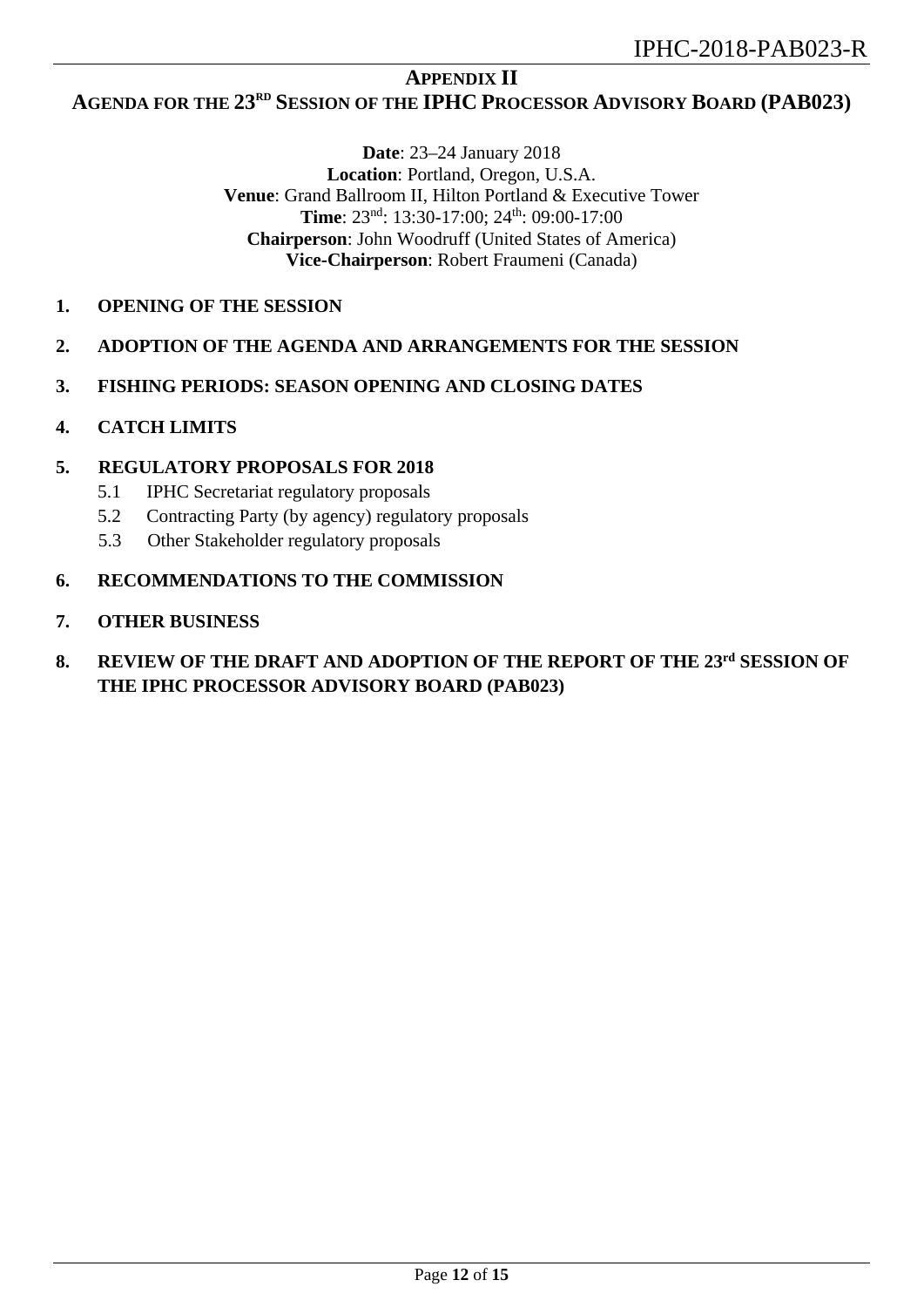# <span id="page-12-0"></span>**APPENDIX III PACIFIC HALIBUT MORTALITY PROJECTED FOR 2018 BASED ON THE PAB RECOMMENDED TCEY CATCH LIMITS**

**Note:** All values reported in millions of net pounds. Provided by the IPHC Secretariat based on the PAB 2018 TCEY recommendations.

|                            | <b>IPHC Regulatory Area</b> |           |           |           |           |           |           |           |              |
|----------------------------|-----------------------------|-----------|-----------|-----------|-----------|-----------|-----------|-----------|--------------|
|                            | 2A                          | 2B        | 2C        | 3A        | 3B        | 4A        | 4B        | 4CDE      | <b>Total</b> |
| O <sub>26</sub> Non-FCEY   |                             |           |           |           |           |           |           |           |              |
| Commercial discards        | 0.02                        | 0.12      | <b>NA</b> | <b>NA</b> | 0.18      | 0.06      | 0.03      | 0.02      | 0.44         |
| <b>Bycatch</b>             | 0.11                        | 0.23      | 0.02      | 1.01      | 0.45      | 0.29      | 0.20      | 1.96      | 4.26         |
| Recreational (+ discards)  | <b>NA</b>                   | <b>NA</b> | 1.43      | 1.86      | 0.01      | 0.02      | 0.00      | 0.00      | 3.31         |
| Subsistence                | <b>NA</b>                   | 0.41      | 0.44      | 0.22      | 0.01      | 0.01      | 0.00      | 0.05      | 1.14         |
| <b>Total Non-FCEY</b>      | 0.13                        | 0.76      | 1.89      | 3.09      | 0.65      | 0.37      | 0.23      | 2.04      | 9.15         |
| O <sub>26</sub> FCEY       |                             |           |           |           |           |           |           |           |              |
| Commercial discard         | <b>NA</b>                   | <b>NA</b> | 0.07      | 0.30      | <b>NA</b> | <b>NA</b> | <b>NA</b> | <b>NA</b> | 0.37         |
| Recreational (+ discards)  | 0.53                        | 0.82      | 0.82      | 1.70      | <b>NA</b> | <b>NA</b> | <b>NA</b> | <b>NA</b> | 3.87         |
| Subsistence                | 0.03                        | <b>NA</b> | <b>NA</b> | <b>NA</b> | <b>NA</b> | <b>NA</b> | <b>NA</b> | <b>NA</b> | 0.03         |
| <b>Commercial Landings</b> | 0.78                        | 4.51      | 3.58      | 6.99      | 2.62      | 1.38      | 1.05      | 1.58      | 22.47        |
| <b>Total FCEY</b>          | 1.34                        | 5.32      | 4.46      | 8.98      | 2.62      | 1.38      | 1.05      | 1.58      | 26.74        |
| <b>TCEY</b>                | 1.47                        | 6.08      | 6.35      | 12.07     | 3.27      | 1.75      | 1.28      | 3.62      | 35.89        |
| U <sub>26</sub>            |                             |           |           |           |           |           |           |           |              |
| Commercial discards        | 0.00                        | 0.00      | 0.00      | 0.01      | 0.02      | 0.01      | 0.00      | 0.00      | 0.04         |
| <b>Bycatch</b>             | 0.00                        | 0.02      | 0.00      | 0.42      | 0.44      | 0.11      | 0.01      | 0.79      | 1.79         |
| Total U26                  | 0.00                        | 0.02      | 0.00      | 0.43      | 0.46      | 0.12      | 0.01      | 0.79      | 1.83         |
| <b>Total Mortality</b>     | 1.47                        | 6.11      | 6.35      | 12.50     | 3.73      | 1.87      | 1.29      | 4.41      | 37.72        |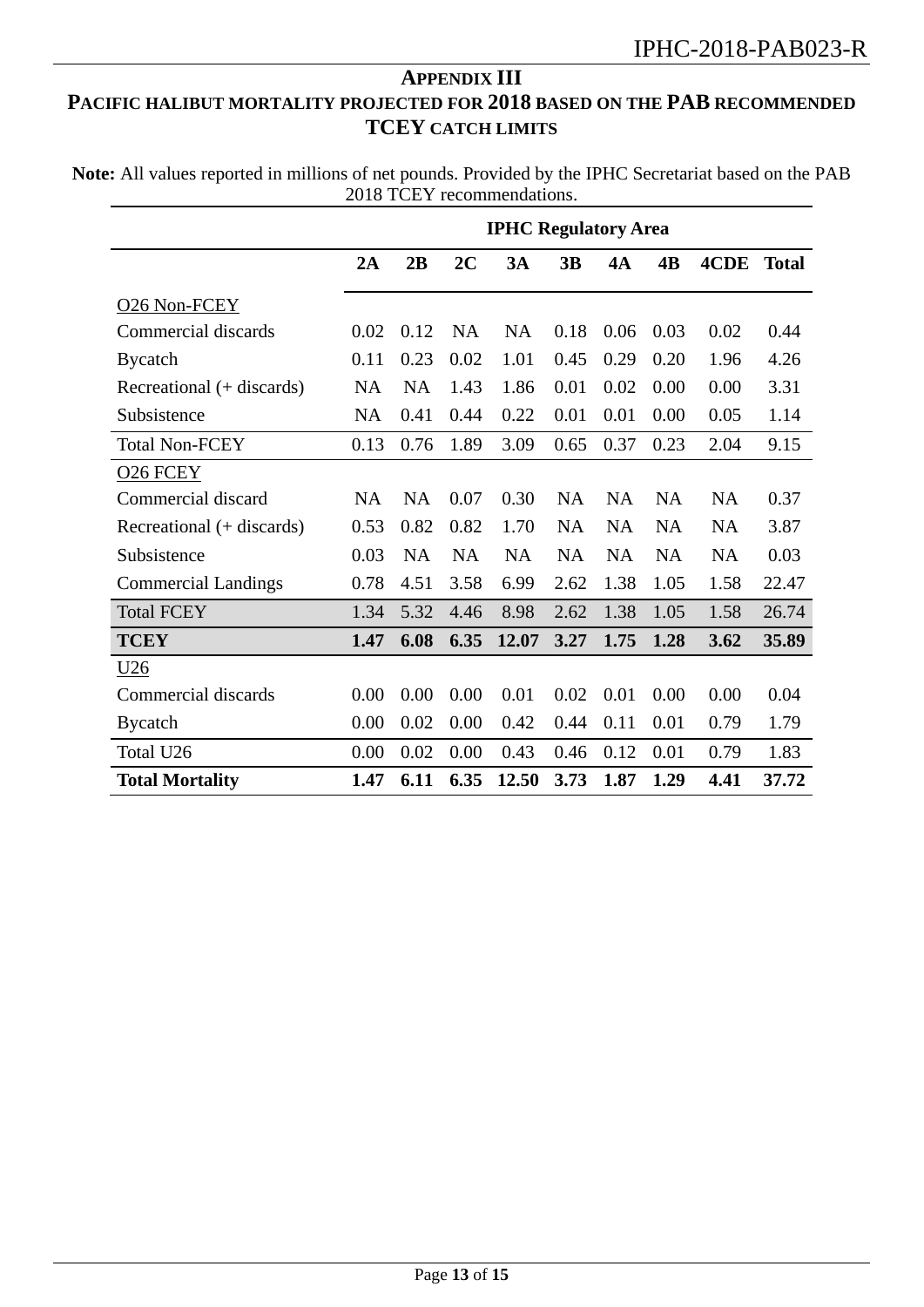### **APPENDIX IV**

# <span id="page-13-0"></span>CONSOLIDATED SET OF RECOMMENDATIONS AND REQUESTS OF THE 23<sup>RD</sup> SESSION OF THE **IPHC PROCESSOR ADVISORY BOARD (PAB023) (23-24 JANUARY 2018)**

#### *RECOMMENDATIONS*

#### *Fishing periods: season opening and closing dates*

PAB023-Rec.01 [\(para.](#page-5-4) 10) The PAB **RECOMMENDED** the following fishing period dates for the 2018 season:

- a) Opening: 24 March
- b) Closing: 1 November
- c) IPHC Regulatory Area 2A Directed Commercial: 27 June, 11 July, 25 July, 8 August, 22 August, 5 September, and 19 September.

### *Catch limits*

PAB023-Rec.02 [\(para.](#page-6-2) 14) The PAB **RECOMMENDED** the following TCEY catch limits for the 2018 fishing period as provided in [Table 1,](#page-6-3) which translate to the mortality estimates by sector (as provided by the IPHC Secretariat) provided in [Appendix III](#page-12-0) and an SPR of 42%.

> **Table 1**. Processor Advisory Board (PAB) recommended TCEY catch limits for 2018 [in favour=10; against=7; abstain=1]

| - 10<br><b>IPHC Regulatory Area</b> | Catch limit (TCEY) (mlbs) |
|-------------------------------------|---------------------------|
| 2A                                  | 1.47                      |
| 2B                                  | 6.08                      |
| 2C                                  | 6.35                      |
| 3A                                  | 12.07                     |
| 3B                                  | 3.27                      |
| 4A                                  | 1.75                      |
| 4B                                  | 1.28                      |
| 4CDE                                | 3.62                      |
| <b>Total (IPHC Convention Area)</b> | 35.89                     |

### *IPHC Secretariat regulatory proposals*

### *IPHC Closed Area (Sect. 10)*

- PAB023-Rec.03 [\(para.](#page-6-5) 16) The PAB **RECOMMENDED** that the Commission take no action on PropA1. [in favour=14; against=0; abstain=3]
- *Removal of exemption for Vessel Monitoring System requirement for IPHC Regulatory Area 4 clearances (Sect. 15)*
- PAB023-Rec.04 [\(para. 19\)](#page-7-1) The PAB **RECOMMENDED** that the Commission adopt the IPHC Secretariat Regulatory Proposal A3. [in favour=18; against=0; abstain=0]

#### *IPHC Fishery Regulations: minor amendments*

PAB023-Rec.05 [\(para.](#page-7-2) 21) The PAB **RECOMMENDED** that the Commission adopt the Contracting Party Regulatory Proposal B2 regarding regulatory edits to section 17 paragraphs 5 and 6 and regulatory edits to section 17 paragraph 9 in IPHC Secretariat regulatory proposal A4 and all other amendments contained within Proposal A4. [in favour=18; against=0; abstain=0]

#### *Discussion paper: Frozen-at-sea exemption for head-on requirement (Sect. 13)*

PAB023-Rec.06 [\(para.](#page-7-3) 23) The PAB **RECOMMENDED** that the Commission support the IPHC Secretariat and its continuing review. [in favour=18; against=0; abstain=0]